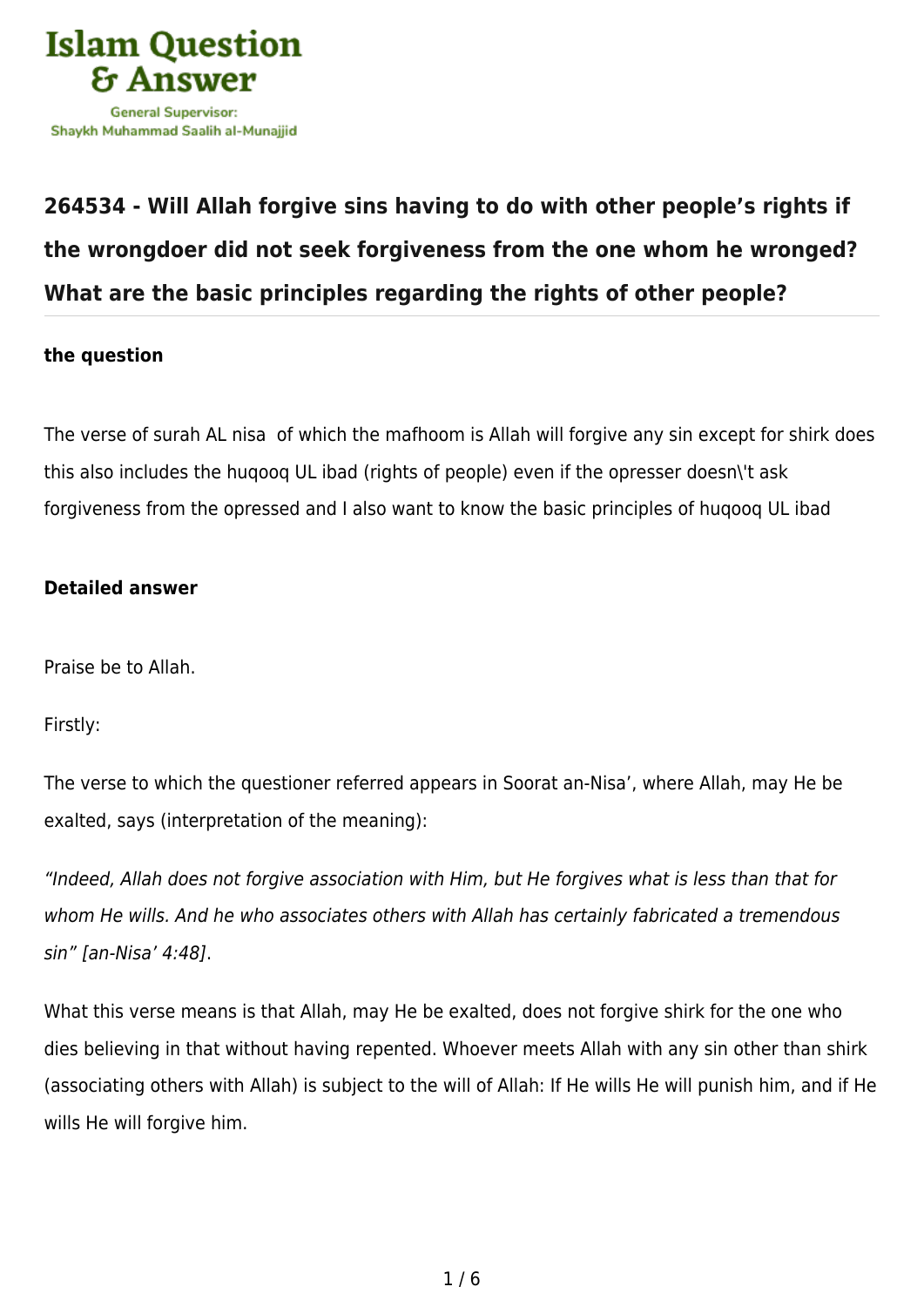

Repentance is obligatory for all Muslims according to scholarly consensus. Al-Qurtubi said in at-Tadhkirah (p. 53):

Repentance is obligatory for the believers according to the consensus of the Muslims, because Allah, may He be exalted, says (interpretation of the meaning):

"And turn to Allah in repentance, all of you, O believers, that you might succeed" [an-Noor 24:31]

"O you who have believed, repent to Allah with sincere repentance" [at-Tahreem 66:8].

See also the answers to questions no. [14289](https://islamqa.com/en/answers/14289) and [175522](https://islamqa.com/en/answers/175522) .

Secondly:

Some sins have to do with matters between a person and his Lord, and others have to do with the rights of other people. The scholars have stipulated three conditions for sincere repentance from sins having to do with matters between a person and his Lord. They are: giving up the sin, regretting what one has done, and resolving not to go back to that sin.

Ibn 'Abd al-Barr said in at-Tamheed (15/12): Repentance means giving up that reprehensible action in the sense of intending to give it up and actually doing so; resolving never to go back to it; and regretting what one has done of it in the past. This is the sincere repentance that is accepted, if Allah wills, according to the majority of scholars. End quote.

If this sin has to do with the rights of other people, then a fourth condition is stipulated, which is that one should set the matter straight with the other person in this world, by restoring his rights to him or asking him for forgiveness.

It was narrated that Abu Hurayrah (may Allah be pleased with him) said: The Messenger of Allah (blessings and peace of Allah be upon him) said: "Whoever has wronged his brother with regard to his honour or anything else, let him seek his pardon today, before there will be no dinar or dirham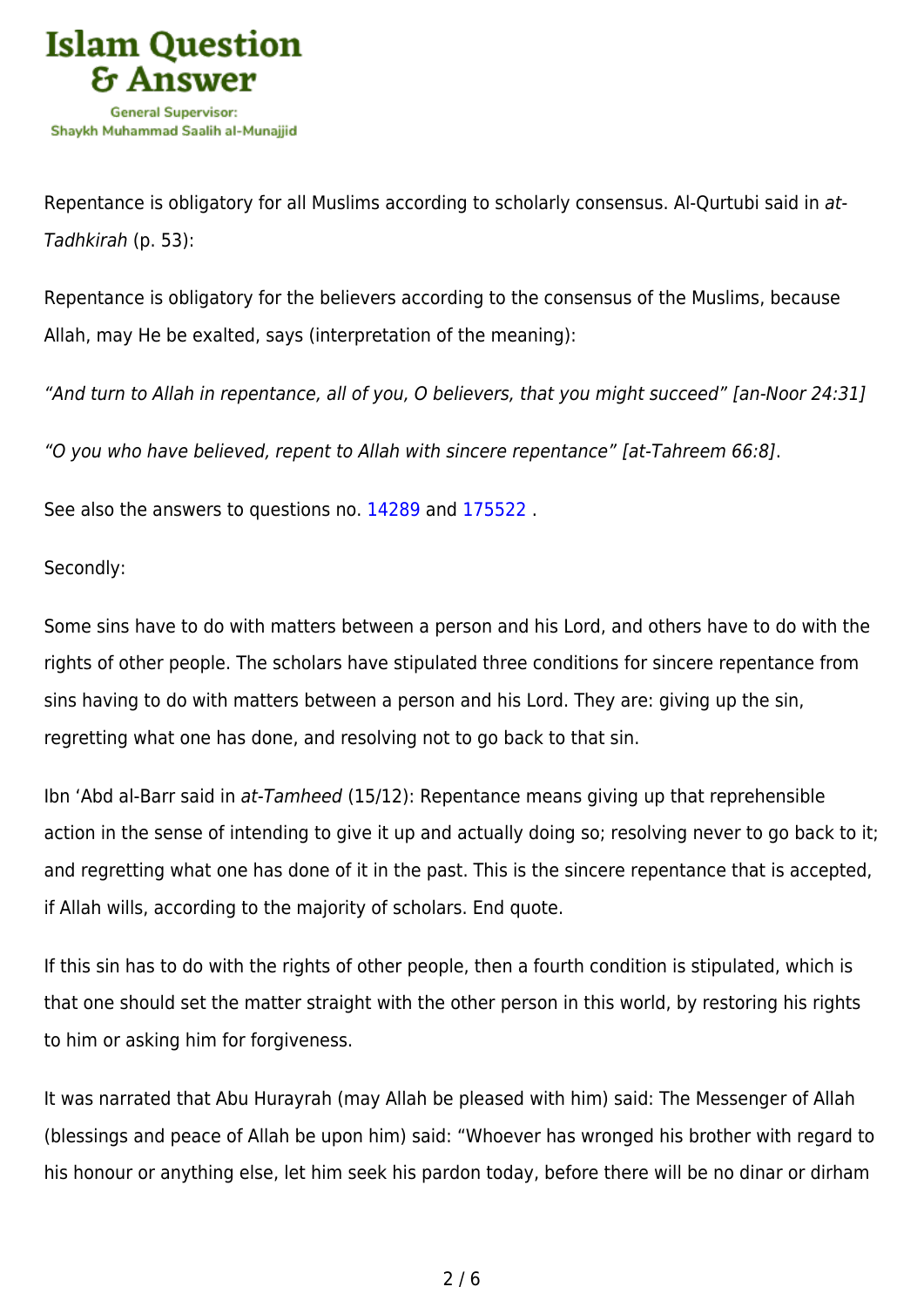

(i.e., on the Day of Resurrection), when if he has any good deeds (to his credit), some of his hasanaat (good deeds) will be taken in proportion to his wrongdoing, and if he has no hasanaat then some of the sayi'aat (bad deeds) of the one whom he wronged will be taken and added to his burden." Narrated by al-Bukhaari (2449).

Al-Qurtubi said in al-Jaami' li Ahkaam al-Qur'an (18/199): If the sin involves wronging other people, then repentance from it cannot be valid unless he also restores their rights and settle the matter, whether it has to do with tangible property or an intangible matter, if he is able to do that.

If he is not able to do that, then he should resolve to restore his rights if he becomes able to do so, at the earliest possible time.

If he harmed one of the Muslims, and that person was not aware of it or did not know where that harm came from, then he should remove that harm from him, then ask him to forgive him and pray for Allah's forgiveness for him. If he forgives him, then the sin is waived from him.

If he sends someone to ask that for him, and that person who was wronged forgives the one who wronged him – whether he knows who he was or not – that is valid.

If one man mistreats another by scaring him for no reason, or upsetting him, or slapping him, or boxing his ears for no good reason, or striking him with a whip and causing him pain, then he comes to him asking him to forgive him, and regretting what he did, and resolving not to do that again, then he keeps humbling himself before him until the other man relents and forgives him, that sin is waived from him. The same applies if he impugns him or insults him, but does not say anything that would the hadd punishment for slander. End quote.

For more information, please see the answers to questions no. [145537](https://islamqa.com/en/answers/145537) , [65649](https://islamqa.com/en/answers/65649) and [219969](https://islamqa.com/en/answers/219969) .

Thirdly: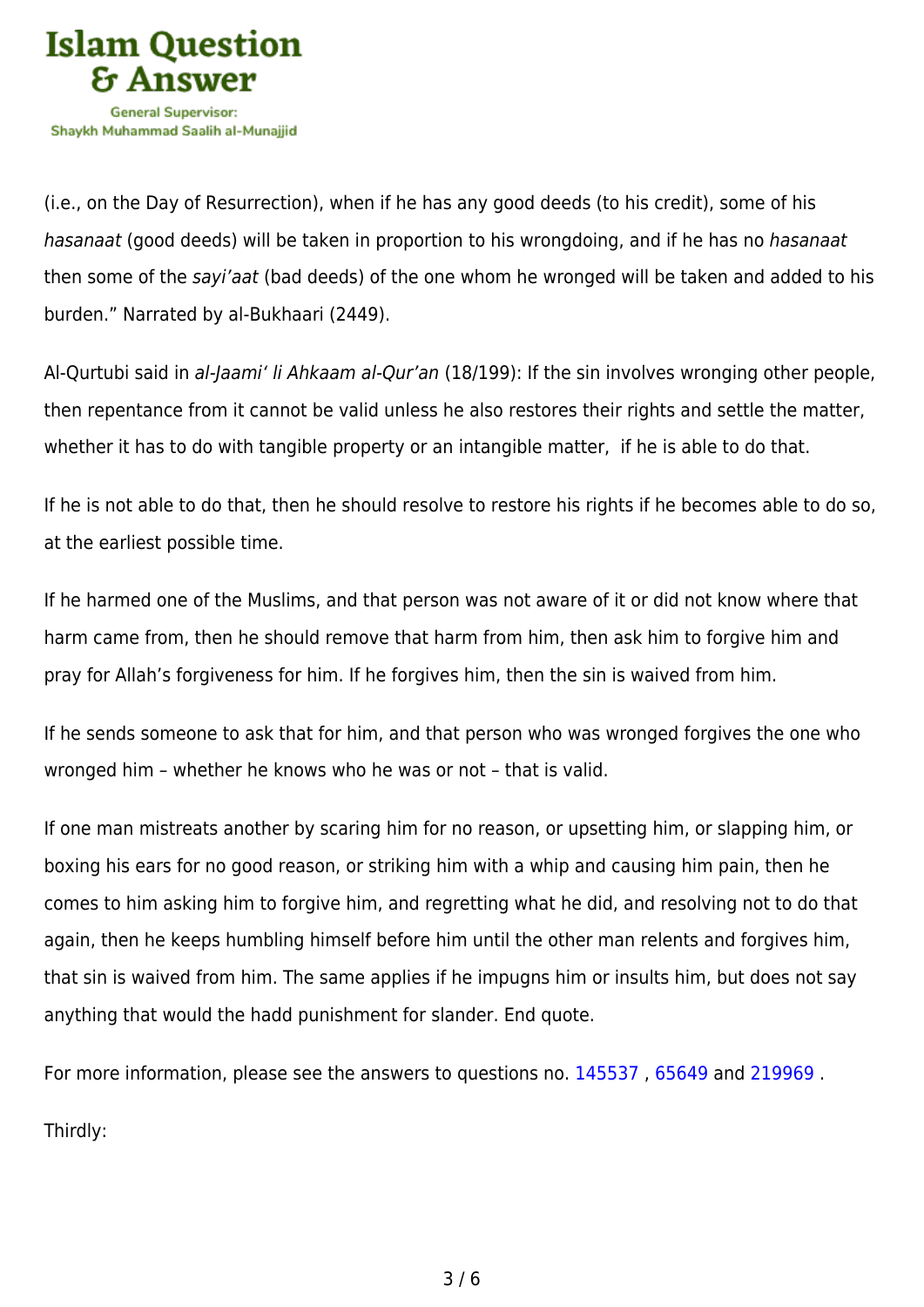

Shavkh Muhammad Saalih al-Munaiiid

Islamic teachings place a great emphasis on the rights of other people. It is soundly narrated in Saheeh Muslim (2581) from Abu Hurayrah that the Messenger of Allah (blessings and peace of Allah be upon him) said: "Do you know what bankrupt means?" They said: Among us, the one who is bankrupt is the one who has no money or wealth. He said: "The one who is bankrupt among my ummah is the one who will come on the Day of Resurrection with prayer, fasting and zakaah, but he will come having insulted this one, slandered that one, consumed the wealth of this one, shed the blood of that one and beaten this one. They will each be given from his good deeds, and if his good deeds run out before the scores have been settled, some of their bad deeds will be taken and cast upon him, then he will be thrown into Hell."

And he (blessings and peace of Allah be upon him) said: "Allah will gather the people" – and he gestured with his hand towards Syria – "naked, barefoot, uncircumcised, destitute." I said: O Messenger of Allah, what is destitute? He said: "Those who have nothing with them. A caller will call out with a voice that will be heard from afar just as it will be heard from up close: I am the Sovereign, the Judge. None of the people of Paradise should enter Paradise when any of the people of Hell is seeking redress from him for having wronged him, and none of the people of Hell should enter Hell when any of the people of Paradise is seeking redress from him for having wronged him, even for a slap." I said: How will that be redressed when we will come naked, uncircumcised, destitute? He said: "By means of hasanaat (good deeds) and sayyi'aat (bad deeds)." Narrated by Ahmad in al-Musnad (16042); classed as hasan by al-Albaani in Saheeh at-Targheeb wa't-Tarheeb (3608).

If someone slandered a Muslim man or woman in this world, and the hadd punishment for slander was not carried out on him, or he repented but did not set the matter straight with the one whom he wronged, the hadd punishment will be carried out on him on the Day of Resurrection. It was narrated that 'Ikrimah said: A man made some food for Ibn 'Abbaas (may Allah be pleased with him), and whilst the slave woman was serving them, the man said to her: O zaaniyah! Ibn 'Abbaas said: Stop! If the hadd punishment [for slandering her] is not carried out on you in this world, it will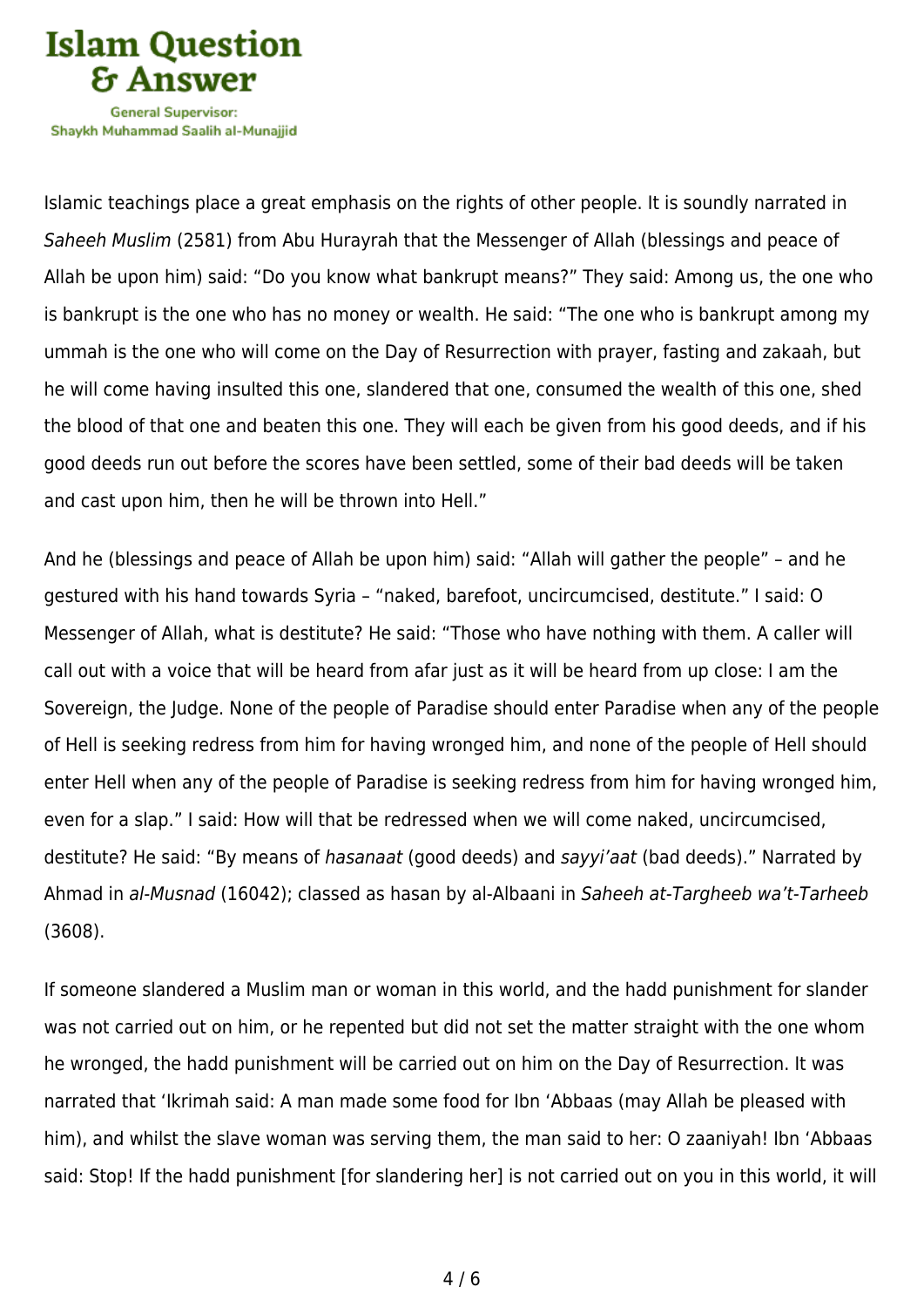

be carried out on you in the hereafter. Narrated by al-Bukhaari in al-Adab al-Mufrad (331); classed as saheeh by Shaykh al-Albaani in Saheeh al-Adab al-Mufrad (252).

Fourthly:

Concerning what is mentioned in the question about the basic principles regarding the rights of other people, they may be summed up in three things: physical wellbeing, wealth and honour. Transgression against a person's rights in these three matters stems from one of two causes:

- 1.. Negligence in giving people their rights
- 2.. Enmity towards the other person.

Shaykh al-Islam Ibn Taymiyah said in Majmoo' al-Fataawa (10/373): Wronging another person inevitably earns the doer punishment in this world, so as to restrain people from wronging one another.

It is of two types:

The first type is withholding the rights that are due to them. This is negligence.

The second type is doing that which harms them. This is enmity.

End quote.

Crimes against physical well-being include everything that Allah has forbidden us to do to another person, starting with a slap and ending with killing; that includes all kinds of wounds and injuries.

Crimes against wealth include withholding obligatory rights, such as maintenance for a wife or child, for example. It also includes transgressions against the wealth of other people, no matter what form that mischief takes.